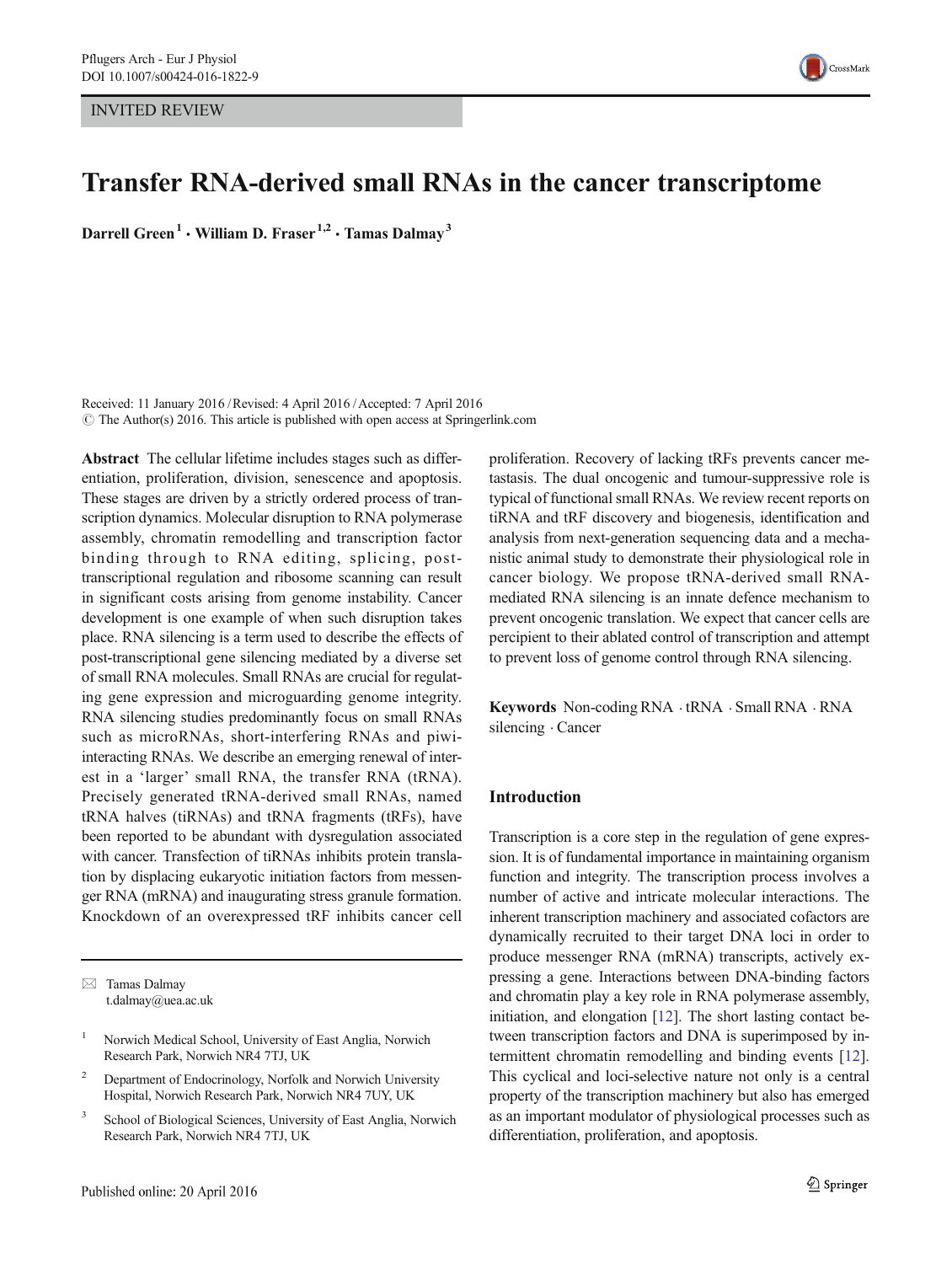Perturbation of these molecular synergies can result in significant fitness costs arising from genome instability. These costs may lead to accelerated ageing and disease. Neoplasia is a general term used to describe the effects of uncontrolled cellular division. These division effects may be corrected by immune responses or medical intervention. Malignant neoplasia, or cancer, is associated with abnormal, immature, and uncontrolled cell growth with a potential to spread to other parts of the body. Cancer typically evades immune responses and drastic curative measures are critical. Such measures include systemic chemotherapies and wide resection surgery. There are over two hundred cell types in the human body, most with their own distinctive pathways of homeostasis. Abhorrent cell division may arise from a variety of biological errors. Many cancer types are caused by somatic mutations to the genomic DNA molecule. Single nucleotide polymorphisms can cause DNA sequence variation. This may be beneficial in terms of organism or species evolution. It may also introduce deleterious effects. For instance, the open reading frame of transcription may be altered and protein production is disordered. Concerning the  $\sim$ 350 of our  $\sim$ 20,000 genes implicated in cancer development, DNA sequence variation may be lethal [\[31\]](#page-6-0). On a larger cytogenetic scale, chromosome structural variation is a normal part of human genome variation. Complex reshuffling of the genome may be harmful in the form of chromothripsis-related tumours and cancers formed as a result of fusion gene translocations [\[5,](#page-6-0) [28](#page-6-0), [32\]](#page-6-0).

The advent of DNA microarrays and next-generation sequencing, creating a post-genomic era of cancer genome projects, has been instrumental in delineating molecular subtypes of cancer. Many subtypes are associated with discrete biological infrastructures leading to varied disease progression and treatment responses [\[27\]](#page-6-0). The same technology used to decipher the molecular heterogeneity of cancer can be used to evaluate cancer transcriptome data, gaining greater biological insight [\[27\]](#page-6-0). Rather than focusing on and attempting to rectify the drivers of tumourigenesis, an alternative approach may be to refresh our understanding of cancer by studying and aiding innate molecular defence mechanisms. Defective coding from a transformed genome could be corrected by non-coding regulation.

# Small RNA biology

Small RNAs are a diverse set of functional, non-coding RNA molecules that are key regulators of gene expression through the process of gene silencing [[2](#page-6-0), [11\]](#page-6-0). Historically, 'small RNA' referred to any class of non-coding RNA 50–200 nucleotides (nt) in length. Over the last 15 years, the term is specifically used to describe 'smaller'small RNAs of 19–32 nt [[25](#page-6-0)]. RNA polymerase II transcribes precursor molecules for most small RNAs such as microRNAs (miRNAs) and piwi-interacting RNAs (piRNAs) in a similar manner to that of protein coding genes. Some small RNAs are generated from structure-specific cleavages of other parent non-coding RNAs such as Y RNAs and tRNAs which are transcribed by RNA polymerase III [[13,](#page-6-0) [24](#page-6-0)]. Small RNA research is proceeding at an astoundingly fast rate. There is ever increasing knowledge of the functions of the various classes of small RNA as well as the pathways they operate to alter gene regulation [\[11\]](#page-6-0).

There is great interest in small RNAs because of their role in modifying gene expression through RNA-mediated gene silencing mechanisms [\[9\]](#page-6-0). RNA silencing is a term used for small RNA-mediated post-transcriptional gene silencing [[11\]](#page-6-0). The increasing variety of eukaryotic processes that small RNAs are found to be involved in extends to transgenerational inheritance and epigenetic memory [[26](#page-6-0)]. The most prominent and wellstudied class of eukaryotic small RNA is the miRNAs which are best known for silencing and fine-tuning the expression of mRNAs as part of the RNA-induced silencing complex (RISC) (Fig. [1\)](#page-2-0). RISC uses the miRNA sequence to target complementary mRNA sequences in order to physically obstruct translation. Matching between the miRNA and mRNA can take place at the miRNA seed sequence (nucleotides 2–8), the non-seed sequence (nucleotides 8+), or a combination of both. miRNAs are evolutionarily conserved and may silence one to many hundreds of genes [\[2](#page-6-0)]. It is accepted that miRNAs do not act as 'on/off' switches but rather continual 'fine-tuners' of gene expression [\[11\]](#page-6-0).

All species have adapted to survive in the face of short-term variation in extrinsic and intrinsic stresses, such as nutrition, temperature, and reproduction. Bombardment from damaging exogenous factors such as carcinogens may overwhelm stress protection responses and accelerate cellular ageing. A recent hypothesis suggests that this kind of genetic inflammation could be minimised through the activity of miRNAs in a process known as microguarding [\[11](#page-6-0)]. Reports show that in organisms undergoing rapid change—for example during development or in response to periodic external perturbations such as sexual reproduction—miRNAs can switch from gene regulators to molecular guards [[7,](#page-6-0) [11,](#page-6-0) [17\]](#page-6-0). In this latter role, miRNAs may buffer against abrupt fluctuations in mRNA transcription (Fig. [2](#page-2-0)). This can be important to prevent deleterious effects of variation of mRNA transcript abundance and minimising genetic instability leading to molecular-based disorders.

Due to their major role in modifying gene expression, miRNAs have been the focus of many cancer studies. Molecular approaches to profile genome-wide miRNA expression, i.e., library construction and next-generation sequencing, identified other types of small RNA which could not be assigned to miRNA loci during bioinformatics analysis. Many of the sequencing reads mapped to mRNAs, ribosomal RNAs and transfer RNAs (tRNAs). This data was initially dismissed as RNA degradation. On further analysis, the nonmiRNA reads were realised to be abundant with recurring sequences, implicating the existence of novel small RNA classes. These 'new' small RNAs may play an important role in RNA silencing, microguarding and cancer.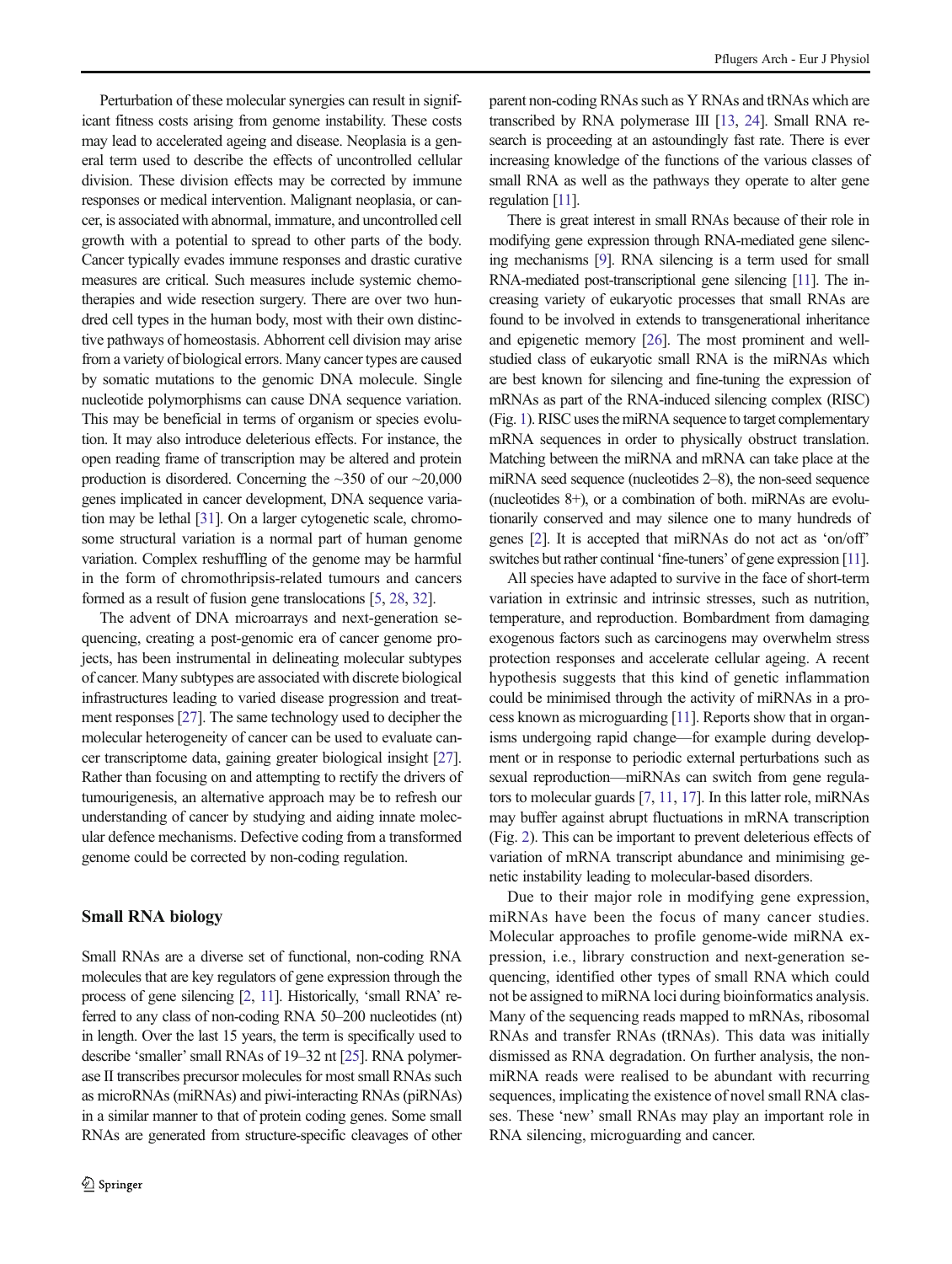<span id="page-2-0"></span>

Fig. 1 Biogenesis and mode of action of miRNAs in RNA silencing. A miRNA gene is expressed from the genome where it undergoes processing in the nucleus before exportation to the cytoplasm. It undergoes further processing to create a mature  $\sim$ 22 nt miRNA (in red). The miRNA binds to a multi-domain protein assembly forming a ribonucleoprotein complex known as the RNA-induced silencing

# Discovery and role of tRNA-derived small RNAs

The best studied class of these new small RNAs are tRNA halves (tiRNAs). First described in Escherichia coli as a mechanism to antagonise bacteriophage infection, tiRNAs have been

Fig. 2 The basic premise of microguarding. External signals such as carcinogens or products of sexual reproduction (in green) may enter the cell through receptors and cause genome instability by triggering a fluctuation of abhorrent gene expression. In response, small RNAs (in red) are rapidly switched on to form a silencing ribonucleoprotein complex (RNP) to counteract this deleterious, exogenously induced transcription

complex (RISC). RISC uses the miRNA sequence to bind to complementary sequences in target mRNAs and physically obstruct translation. RISC also contains an Argonaute protein which is capable of cleaving the mRNA if there is perfect base pairing with the miRNA seed sequence. This type of post-transcriptional gene silencing takes place for up to two-thirds of genes in humans

reported in numerous organisms [\[21,](#page-6-0) [33\]](#page-6-0). The stress-activated ribonuclease angiogenin cleaves mature tRNAs within anticodon loops to produce 5′ and 3′ tiRNAs [[16\]](#page-6-0) (Fig. [3](#page-3-0)). Transfection of natural or synthetic 5′ tiRNAs inhibited protein translation in bone cancer cells by displacing eukaryotic

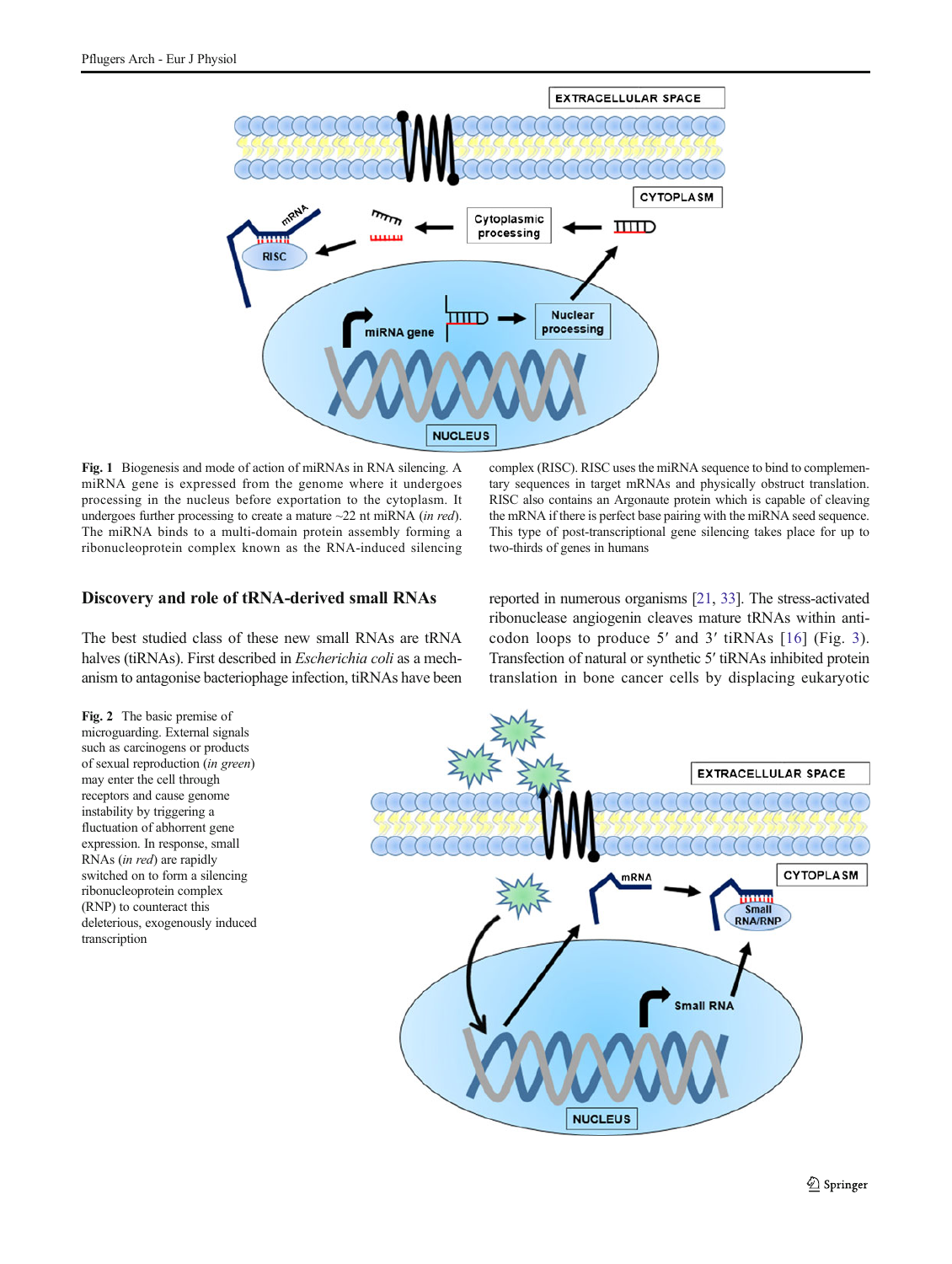<span id="page-3-0"></span>

Fig. 3 Schematic of tRNA-derived small RNA biogenesis from a mature tRNAGly molecule. The stress-activated ribonuclease Angiogenin cleaves the mature tRNA in the anticodon loop to produce two tRNA halves or tiRNAs. The production of tRF-3s is derived from a cleavage in the 3′ T arm loop (as the arrow indicates). The production of tRF-5s is derived

from a cleavage in the 5′ D arm loop (as the arrow indicates). Conflicting reports show these cleavages to be Dicer-dependent and Dicer-independent. It is theorised that an RNase generates the majority of tRF-3s and tRF-5s instead of Dicer. In the nucleus, RNase Z produces tRF-1s from the trailer sequence of a precursor tRNA (not shown)

initiation factors (eiFs)  $4B$ ,  $4E$  and  $4G$  from the m<sup>7</sup>G cap of mRNA [\[16\]](#page-6-0). These initiation factors are vital for resolving secondary structure conformations in the 5′-UTR of mRNAs during ribosome scanning [\[14\]](#page-6-0). Natural and synthetic 5′ tiRNAs have also been reported to induce the phospho-ei $F2\alpha$ independent assembly of stress granules [\[16\]](#page-6-0). Stress granules are cytoplasmic RNA multimeric bodies that form under stress and are known to inhibit protein translation [\[1\]](#page-5-0). In most reported cases, formation of stress granules is associated with cell recovery, survival and cancer cell resistance to chemotherapeutics [[1\]](#page-5-0). The finding that angiogenin contributes to stressinduced translational suppression suggests that tiRNAs help to reprogram protein translation during times of cellular stress [\[16,](#page-6-0) [36](#page-6-0)].

Distinct but related to tiRNAs are the less well studied tRNA fragments (tRFs). Libraries of 17–26 nt small RNAs were constructed from prostate adenocarcinoma cells prior to next-generation sequencing. A significant number of sequences were derived from the precise processing of 5′ and 3′ ends of mature or precursor tRNAs [\[20\]](#page-6-0). These differ to tiRNAs in that they are generated independent of angiogenin and are not cleaved within the anti-codon loop. These sequences were classified into tRF-5s, tRF-3s and those that map to the 3′ trailer fragment of precursor tRNAs (tRF-1 s) [\[20](#page-6-0)] (Fig. 3). To demonstrate the biological relevance of tRFs, the study investigated tRF-1001 which is derived from the 3′ end of a Ser-TGA tRNA precursor transcript that is not retained in the mature tRNA<sup>Ser</sup> molecule [\[20\]](#page-6-0). Knockdown of tRF-1001 impaired normal cell proliferation with a distinct accumulation of cells in the G2 phase of the cell cycle [[20\]](#page-6-0). Reduced proliferation arising from increased cell density or serum depletion was rescued by co-introduction of a synthetic 2′-O-methyl tRF-1001 oligonucleotide [[20\]](#page-6-0). The tRF-1001 molecule was reported to be generated in the cytoplasm by tRNA 3′ endonuclease ElaC ribonuclease Z 2 (ELAC2), a known prostate cancer susceptibility protein, suggesting an oncogenic role for tRF-1001 [\[20\]](#page-6-0).

Later, tRF-5s and tRF-3s were observed to behave similarly to miRNAs in human cell lines. The tRFs had associations with Argonaute proteins, and one tRF was shown to be produced by Dicer, the enzyme responsible for cytoplasmic miRNA processing [[4,](#page-6-0) [15](#page-6-0)]. The latter study further demonstrated tRF-1s preferentially associated with Argonaute 3 and 4 [[15](#page-6-0)]. It is known that miRNAs interact with all four Argonaute proteins [[6\]](#page-6-0). The deliberate sorting of different types of small RNA, despite miRNAs and tRFs having almost identical properties, indicates an exclusive role for tRFs in cell biology.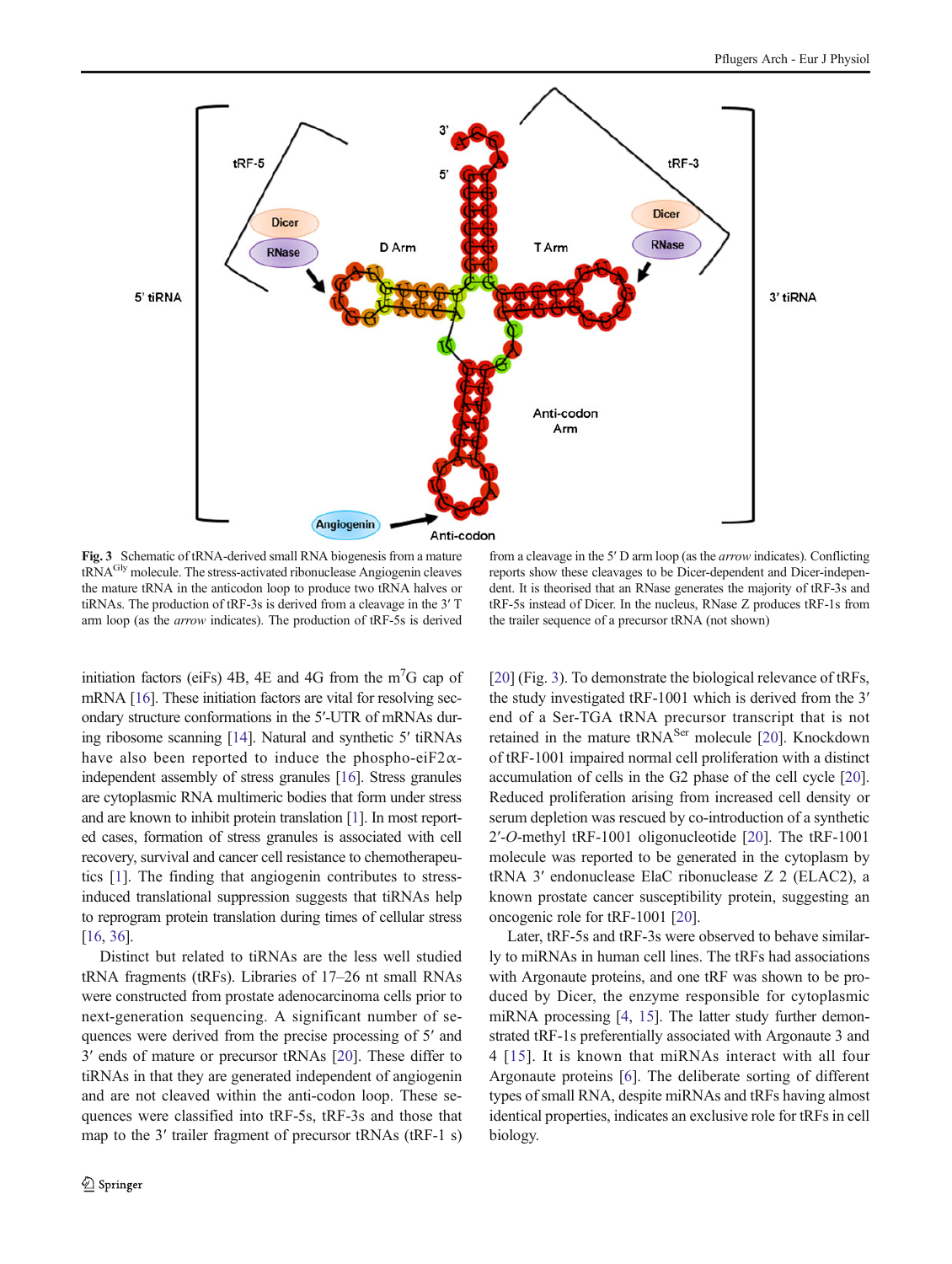## <span id="page-4-0"></span>Meta-analysis of tRF biology

Since the discovery of tRFs, there have been several studies in a variety of model organisms. These studies conflict on the biogenesis of tRF-5s and tRFs-3s with some implicating Dicer and others reporting Dicer-independent pathways [[22](#page-6-0)]. Several studies have shown that tRF-5s or tRF-3s can associate with Argonaute proteins and perform RNA silencing [[3,](#page-6-0) [23,](#page-6-0) [35](#page-6-0)]. Other studies argue that tRF-5s cannot perform RNA silencing, instead functioning in a similar manner to that of 5′ tiRNAs in protein translation inhibition [\[30\]](#page-6-0).

To address the contentions on tRF biogenesis and function, Kumar et al. took advantage of the deposited small RNA data to perform a meta-analysis of tRFs and provide an inference to their biology [\[18](#page-6-0)]. The investigation looked at 50 small RNA datasets and concluded that tRFs are precisely generated fragments and are not produced by the miRNA biogenesis pathway [[18](#page-6-0)]. Though some tRFs were discovered to be produced by Dicer, it is more likely that other RNase enzymes (such as RNase P and RNase Z) are responsible for the majority of tRF generation [\[18\]](#page-6-0). Human photoactivatable-ribonucleosideenhanced crosslinking and immunoprecipitation (PAR-CLIP) data showed a preference for tRF-5s and tRF-3s to associate with Argonaute 1, 3 and 4 rather than Argonaute 2 [\[18\]](#page-6-0). Analysis of positional T to C mutational frequency indicated that tRFs associate to Argonaute proteins in a similar

fashion to that of miRNAs. The reverse complements of canonical seed sequences matched crosslink-centred regions, suggesting that tRF-5s and tRF-3s interact with thousands of different RNAs in the cell [[18](#page-6-0)]. The meta-analysis concludes that tRFs are an abundant class of small RNA whose biogenesis is distinct from miRNAs, but they have similar properties and may play a major role in RNA silencing [[18](#page-6-0)].

Despite the fact that tRFs are more evolutionarily conserved than miRNAs, tRFs are present in similar abundance to miRNAs and display Argonaute sorting in humans, there was not a global repository for tRF sequences. This lack of consensus resulted in multiple labs working on the same tRF without realising, for example, cand45 in Cole et al. [\[4\]](#page-6-0) is the same molecule as tRF-1001 in Lee et al. [[20\]](#page-6-0). Moreover, a tRF may be misannotated as a miRNA [\[29](#page-6-0)]. To address this issue, Kumar et al. created a database of tRFs known as tRFdb available at [www.genome.bioch.virginia.edu/trfdb/](http://www.genome.bioch.virginia.edu/trfdb/) [\[19](#page-6-0)].

#### tRFs prevent cancer metastasis

It was proposed that tiRNAs and tRFs could have roles in cancer progression, similar to the role of miRNAs. As hypoxia is a major stress encountered by cancer cells, tRNA-derived small RNAs induced under hypoxic conditions may act to curb metastatic progression [[10](#page-6-0)]. This theory fits in line with





Fig. 4 Oncogenic genes are expressed by the cancer cell which promote its survival and metastasis. YBX1 is an RNA-binding protein which stabilises the oncogenic transcripts for translation, resulting in more metastasis (left-hand side). The cancer cell increases production of tRNA-derived small RNAs, which compete for YBX1 binding.

Oncogenic transcripts are destabilised (in red), and translation is diminished, resulting in less metastasis (right-hand side). This innate system is open to manipulation through the use of RNA mimics and inhibitors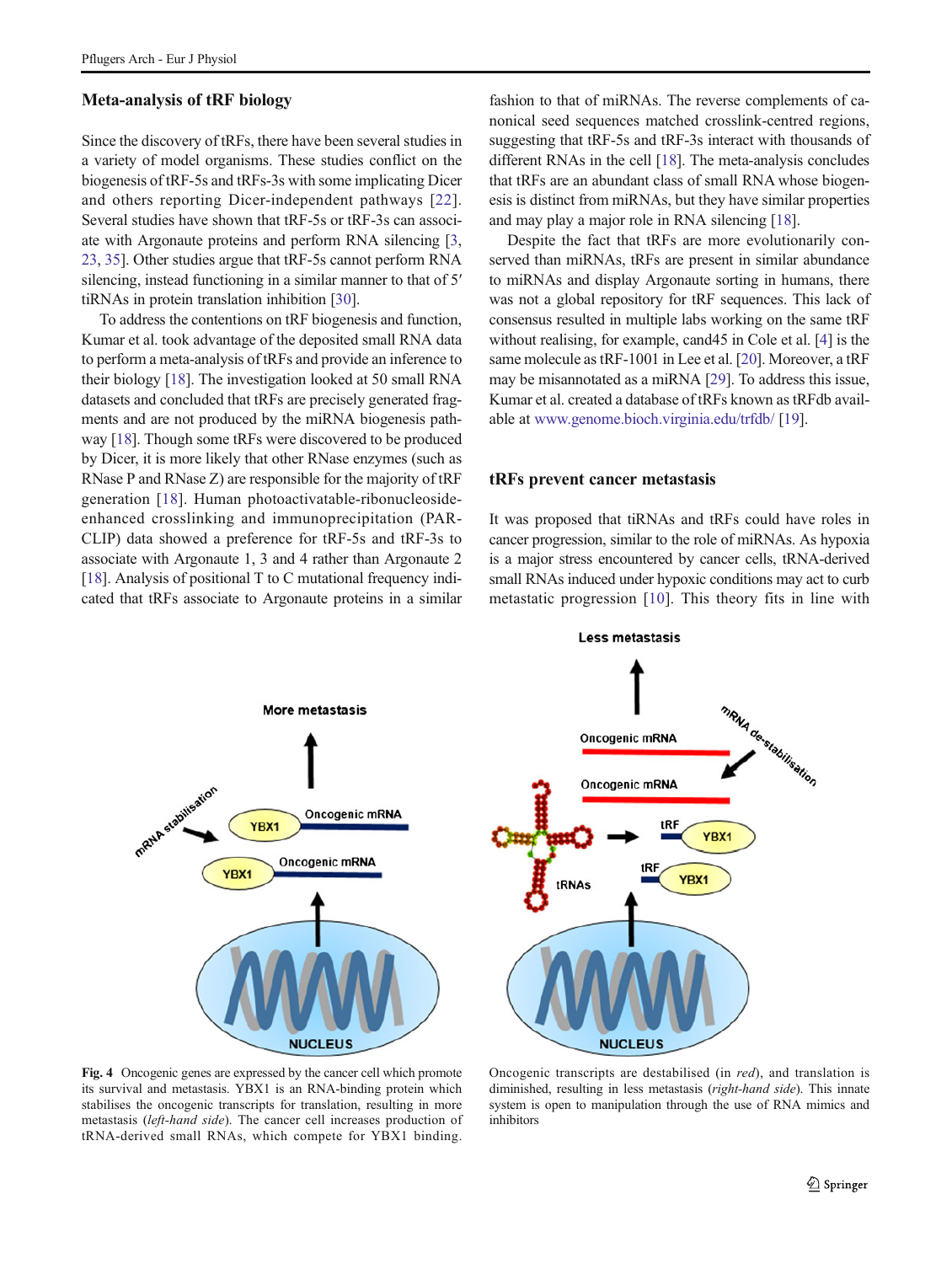<span id="page-5-0"></span>microguarding concepts where cancer cells may be intuitive to their ablated control of transcription and attempt to prevent loss of genome control through RNA silencing [[11](#page-6-0)]. Vice versa, it may be a mechanism for a cancer cell to produce stress granules, inhibit protein translation, and reactivate when the microenvironment is more suitable to tumour formation and growth.

A group of tRFs were identified by small RNA sequencing that were upregulated under hypoxia in breast cancer cells as well as non-transformed mammary epithelial cells [[10](#page-6-0)]. Highly metastatic breast cancer cells did not display induction of the same tRFs under hypoxia, suggesting a role specific to cancer progression [\[10\]](#page-6-0). The study identified a common sequence motif present in the hypoxia-induced fragments, suggesting that they interact with a common trans-factor. Using tRF<sup>Glu</sup> as 'bait', the RNA-binding protein Y box binding protein 1 (YBX1) was immunoprecipitated and identified as the trans-factor [\[10\]](#page-6-0). The mRNA stabilising activity of YBX1 is suppressed by tRFs.

YBX1 is a malleable RNA-binding protein with a variety of networking partners. It is involved in key cellular pathways and inactivation leads to embryonic lethality [[34\]](#page-6-0). YBX1 is also overexpressed in multiple cancer types. By combining molecular, biochemical and computational approaches, it was reported that tRFs bind to YBX1 and displace a number of oncogenic transcripts from YBX1 [[10](#page-6-0)]. Antagonising YBX1 activity interferes with its role in stabilising the expression of oncogenic mRNAs (Fig. [4](#page-4-0)). The displacement of these oncogenic transcripts by tRFs suppresses their stability and expression, therefore suppressing metastatic progression [[10\]](#page-6-0).

To demonstrate the physiological significance of the hypoxia-induced tRF-YBX1 pathway, the study further used a reporter to drive the expression of luciferase under a hypoxia response promoter in mice xenografted with human breast cancer. A lentiviral system with a luciferase reporter fused to 3′-UTRs of cluster of differentiation 97 (CD97) and TIMP metallopeptidase inhibitor 3 (TIMP3), two important tRF-YBX1 targets, was used to show lower luciferase activity in YBX1 knockdowns post-injection [[10](#page-6-0)]. The lack of luciferase activity from reporters fused with CD97 and TIMP3 is direct evidence of tRF-mediated displacement of oncogenic tran-scripts from YBX1 [[10](#page-6-0)].

#### Summary and conclusions

Transfer RNA-derived small RNAs are amongst a diverse set of small RNA molecules present in bacteria to humans. These tiRNAs and tRFs can be freely generated from the transcriptome or produced by stress-induced cleavages. Nonstress-induced tRNA-derived small RNAs are thought to arise from ribonucleolytic processing of tRNAs by Dicer and RNase Z [\[4](#page-6-0), [20](#page-6-0)]. The production of stress-induced tRNA-derived small RNAs has been shown to occur via the action of other ribonucleases such as angiogenin [\[8\]](#page-6-0). Multiple classes of tiRNAs and tRFs have been identified in various cell types and organisms. These classes are defined by the position of the tRNA cleavage site that gives rise to the small RNAs. These include 5′ and 3′ tRNA halves that are cleaved within the anti-codon loop [\[20](#page-6-0)]. These classes also include tRF-5s, tRF-3s and tRF-1s which are cleaved within the tRNA arm loops or trailer sequence [\[18\]](#page-6-0). Stress-induced tiRNAs have been reported to mediate a stress response which results in stress granule assembly and inhibition of protein synthesis. Additionally, tRFs can impact on a number of cellular functions including proliferation and mediating RNA inactivation through Argonaute co-operation.

We propose that tRNA-derived small RNAs are an innate tumour suppressive mechanism which is open to molecular manipulation through the use of RNA mimicry and antagonism. Some reports conflict with this idea where some tRNAderived small RNAs promote cancer. This dual role as oncogenic and tumour suppressive is typical of functional small RNAs. It may also be evidence of the tumour evolutionary arms race for metastatic clonal selection. We previously suggested that miRNAs can buffer against potential oncogenic transcription [[11](#page-6-0)]. Research is needed to identify other small RNAs or mechanisms that might have a more significant role in microguarding [[11](#page-6-0)]. The costs of defective microguarding were expected to result in accelerated ageing and increased disposition to disease. In this review, we shift focus away from miRNAs and discuss the role of tRNA-derived small RNAs in preventing protein translation and in displacement of YBX1. This added component to the microguarding phenomena of small RNA-induced prevention of oncogenic transcription and translation is a further exciting avenue for future research.

Acknowledgments Our work is gratefully funded by Big C and The John and Pamela Salter Charitable Trust. The mature tRNA molecule in Figs. [3](#page-3-0) and [4](#page-4-0) were produced using RNA fold, University of Vienna.

#### Compliance with ethical standards

Conflict of interest The authors declare no conflict of interest.

Open Access This article is distributed under the terms of the Creative Commons Attribution 4.0 International License (http:// creativecommons.org/licenses/by/4.0/), which permits unrestricted use, distribution, and reproduction in any medium, provided you give appropriate credit to the original author(s) and the source, provide a link to the Creative Commons license, and indicate if changes were made.

#### References

1. Adjibade P, St-Sauveur VG, Huberdeau MQ, Fournier MJ, Savard A, Coudert L, Khandjian EW, Mazroui R (2015) Sorafenib, a multikinase inhibitor, induces formation of stress granules in hepatocarcinoma cells. Oncotarget 6:43927–43